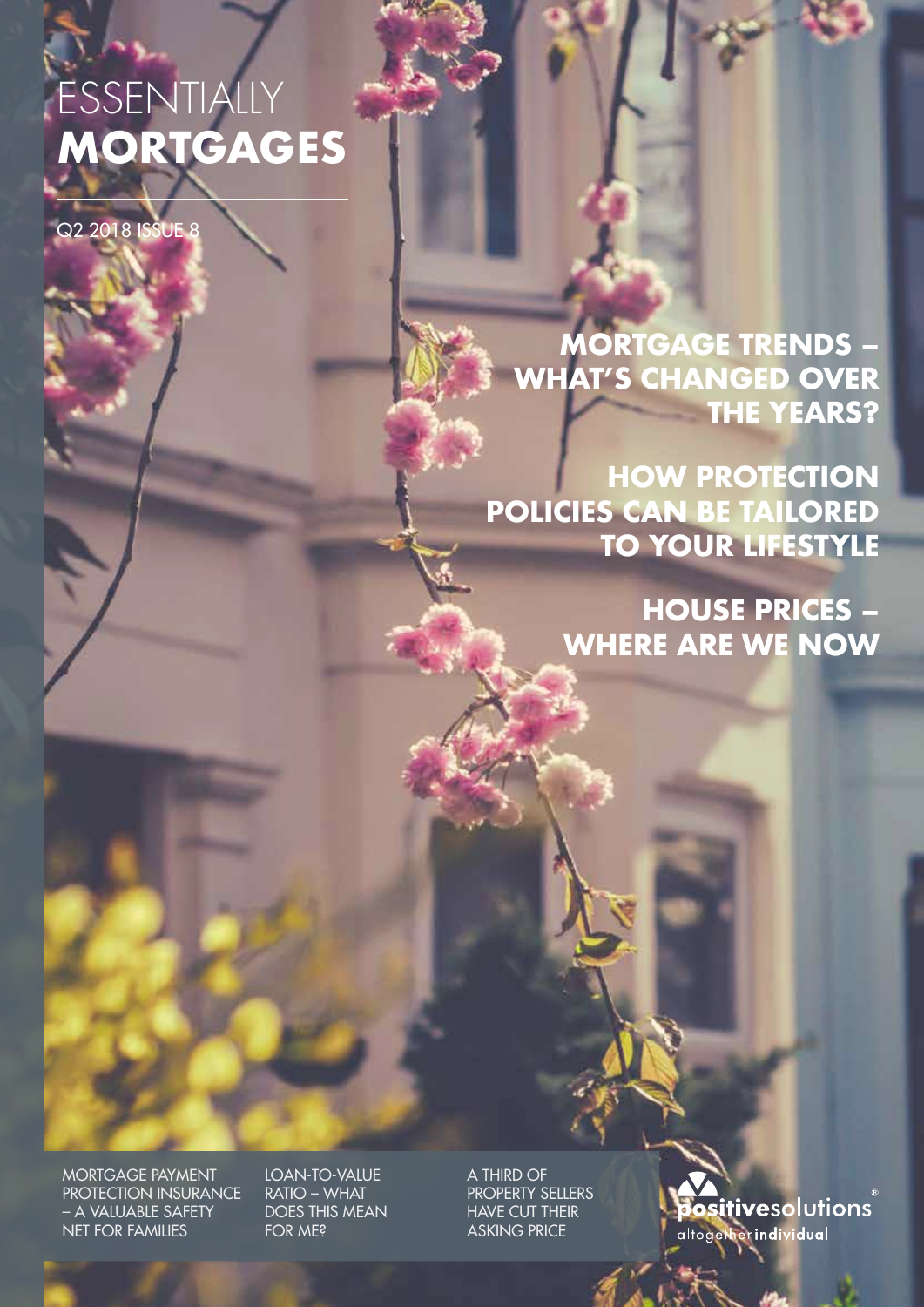### IN THIS ISSUE

| MORTGAGE TRENDS – WHAT'S CHANGED OVER THE YEARS?                           | 2 |
|----------------------------------------------------------------------------|---|
| HELP TO BUY – IS THERE A TIME BOMB LOOMING?                                | 3 |
| HOW PROTECTION POLICIES CAN BE TAILORED TO YOUR LIFESTYLE                  | 4 |
| LAND REGISTRY DIGITAL MORTGAGE SERVICE                                     | 4 |
| <b>RETIRED HOMEOWNERS' WEALTH TOPS £1TN</b>                                | 5 |
| <b>HOW TO CLAIM FOR STORM DAMAGE</b>                                       | 5 |
| LIFE INSURANCE IN A NUTSHELL – WHAT YOU NEED TO KNOW                       | 6 |
| LOAN-TO-VALUE RATIO - WHAT DOES THIS MEAN FOR ME?                          | 6 |
| HOUSE PRICES – WHERE ARE WE NOW?                                           | 7 |
| MORTGAGE PAYMENT PROTECTION INSURANCE – A VALUABLE SAFETY NET FOR FAMILIES | 8 |
| A THIRD OF PROPERTY SELLERS HAVE CUT THEIR ASKING PRICE                    | 8 |
|                                                                            |   |





**WITH THE MONTHLY MORTGAGE PAYMENT REPRESENTING A MAJOR HOUSEHOLD EXPENSE FOR MANY FAMILIES, IT'S NOT SURPRISING THAT BORROWERS ARE BECOMING MORE RATE-AWARE AND ARE REMORTGAGING TO SAVE MONEY**

## MORTGAGE TRENDS – WHAT'S CHANGED OVER THE YEARS?

Much has changed in the mortgage market since the first fixedrate mortgage deal was launched in 1989. According to Moneyfacts, the best rate on offer then was a three-year fixed deal from NatWest at 12.4%.

Back then, the average house price according to the Office for National Statistics was £55,000. Fast forward to the early years of the new millennium, and in 2009 the lowest mortgage rate on offer was 3.89% from the Principality Building Society. Since then, rates have remained low, fixed-term mortgages have increased in popularity amongst borrowers, and the average house price in March was £227,8711.

#### **Longer-term loans**

In the past, mortgages were most likely to be for a term of 25 years. However, as house

prices continued to rise, lenders came to acknowledge that borrowers needed longer-term loans in order to make their monthly repayments affordable. By 2017, figures from the Bank of England showed that almost 16% of new mortgages were for terms of 35 years or more.

#### **Low deposit lending**

Lenders are now offering more options for first-time buyers who have a lower amount saved for a deposit. In March, the number of 95% loan-to-value deals on the market exceeded 300, the first time this had happened since April 2008. The market remains very competitive, and many of these 5% deposit deals come with additional incentives such as free valuations or cashback options.

#### **Remortgaging to get a better deal**

With the monthly mortgage payment representing a major household expense for many families, it's not surprising that borrowers are becoming more rate-aware and are remortgaging to save money.

With the Bank of England sending strong signals that interest rates may rise later this year, figures from UK Finance show that 49,800 remortgages were completed in January, 19.1% more than in the same month in 2017. Many borrowers are choosing to lock into two and five-year fixed-rate deals which enable them to budget effectively for the period of the loan.

#### **Getting the right advice**

If you're looking for a mortgage, your current mortgage deal is coming to an end, or if you've been with your existing lender for a while, this could be a very good time to get some mortgage advice. We know the marketplace well and can recommend the most appropriate deal for your financial circumstances.

1 Halifax House Price Index, Apr 2018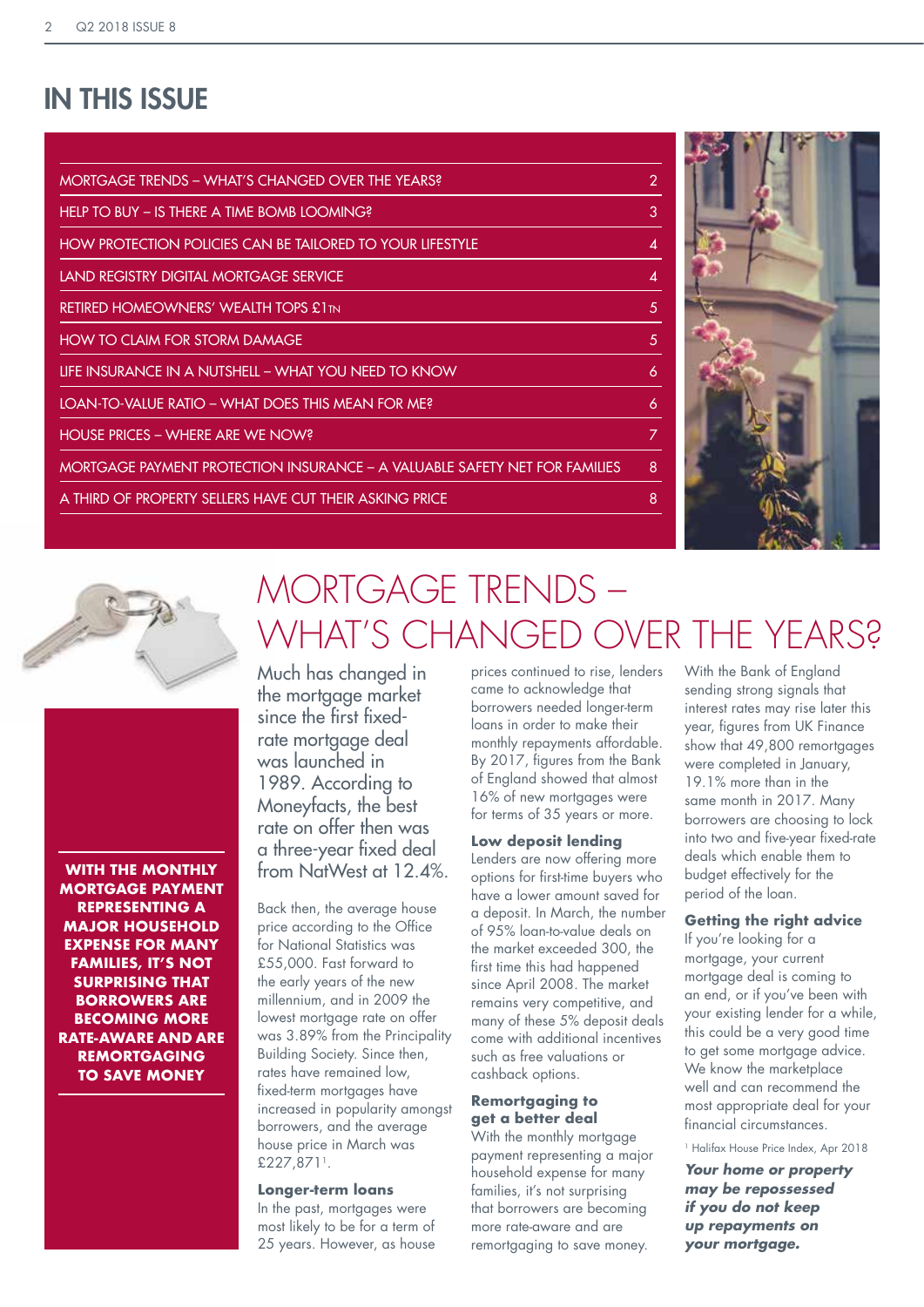## HELP TO BUY – IS THERE A TIME BOMB LOOMING?

Under its Help to Buy scheme, the government provides equity loans to first-time buyers and second-steppers of up to 20% of the purchase price of a new-build property of up to £600,000. A London-only version of the scheme provides 40% equity loans.

The scheme, which was introduced back in 2013, means that borrowers need only a 5% cash deposit, while taking out a 75% mortgage which is topped up by the government's 20% equity loan. The 40% loan limit for Greater London homes came in during 2016.

In return, the borrower must pay the loan back plus a share of any increase in the property's value. After five years,



borrowers are required to start paying interest at 1.75% on their Help to Buy equity loan, rising each year by retail price inflation plus 1%.

The alternative is to pay the loan off, but this usually requires the borrower to remortgage which means they need to have built up equity in the property. Many Help to Buy customers will have relied on house prices continuing to rise; however, new-build homes don't always increase in value at the same rate as other homes, so the amount of equity available could in some cases be small.

#### **Calculating the costs**

From April, borrowers who took advantage of the scheme at launch will have to start paying 1.75% interest on their government loan. This comes on top of a borrower's other bills such as their mortgage, and at a time when wages are rising only slowly.

#### **New mortgage products**

Homeowners faced with the choice of remortgaging or paying expensive loan fees will be pleased to know that new mortgage products designed to meet the needs of Help to Buy borrowers, are coming to the market. These offer borrowers a remortgage option that removes the equity element of the loan and effectively gives them ownership of the whole property.

If you are in this position and would like some advice on the right remortgage options for your financial circumstances, then please do get in touch.

*Your home or property may be repossessed if you do not keep up repayments on your mortgage.*

**MANY HELP TO BUY CUSTOMERS WILL HAVE RELIED ON HOUSE PRICES CONTINUING TO RISE; HOWEVER, NEW BUILD HOMES DON'T ALWAYS INCREASE IN VALUE AT THE SAME RATE AS OTHER HOMES, SO THE AMOUNT OF EQUITY AVAILABLE COULD IN SOME CASES BE SMALL**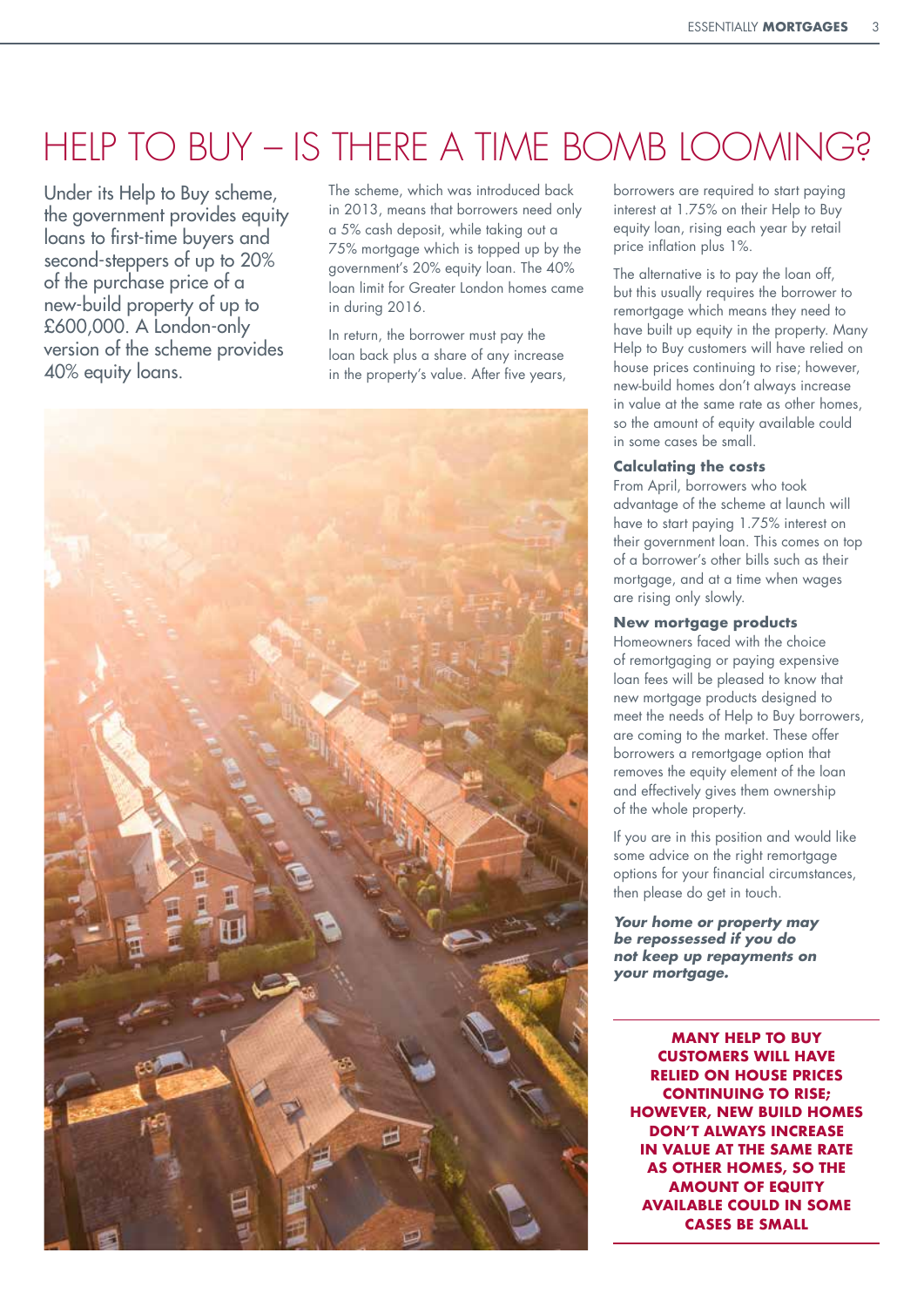

## HOW PROTECTION POLICIES CAN BE TAILORED TO YOUR LIFESTYLE

Protection policies are one of the most important financial products anyone can take out, and one of the best ways of ensuring your family is provided for financially, if one of life's unexpected and unwelcome events should happen. Whilst policies can't lessen the emotional impact of these events, they provide welcome cash to lessen the financial burden.

Protection policies can provide not only a lump sum on death or the diagnosis of a critical illness, they can help provide an income for families hit by an accident, sickness or unemployment, and help parents pass their wealth on to future generations by playing a major role in Inheritance Tax (IHT) planning.

#### **Starting out**

It pays to begin thinking about insurance cover once you take on financial responsibilities such as buying a house, or starting a family. If you weren't able to work and earn money due to illness or injury, how long would you be able to survive on savings? Protection polices ensure that if anything were to happen to you, your family wouldn't be left struggling financially. So, you might want to think about income protection and critical illness cover, as well as private health insurance.

**Leaving your family provided for** It's important to remember that there is a simple and effective way to legally avoid IHT on any policy payout. Life insurance policies written under trust don't form part of an estate when it comes to calculating IHT. They have another benefit too; such life policy proceeds can be paid out before probate is granted and therefore provide an effective means of getting money quickly into the hands of beneficiaries.

### LAND REGISTRY DIGITAL MORTGAGE **SERVICE**

In a bid to speed up the UK home buying process, HM Land Registry is introducing a number of initiatives from this year, designed to reduce the amount of paperwork involved in buying and selling property.

The Land Registry has begun trialling a digital mortgage service that accepts digital signatures. This move represents a major step in the planned changes that will eventually allow mortgage and conveyancing services to be completely digital. The service, 'Sign Your Mortgage Deed', is initially aimed at homeowners who are remortgaging.

The mortgage deed will be created, signed and registered online. Rather than an ink signature, documents will be signed by users who have confirmed their identity through the Gov.UK Verify service, which is the same procedure that is used by those who need to confirm their identity in order to file a tax return or claim benefits online.

Borrowers will save time as they won't have to get their signatures witnessed or risk losing their documents in the post.

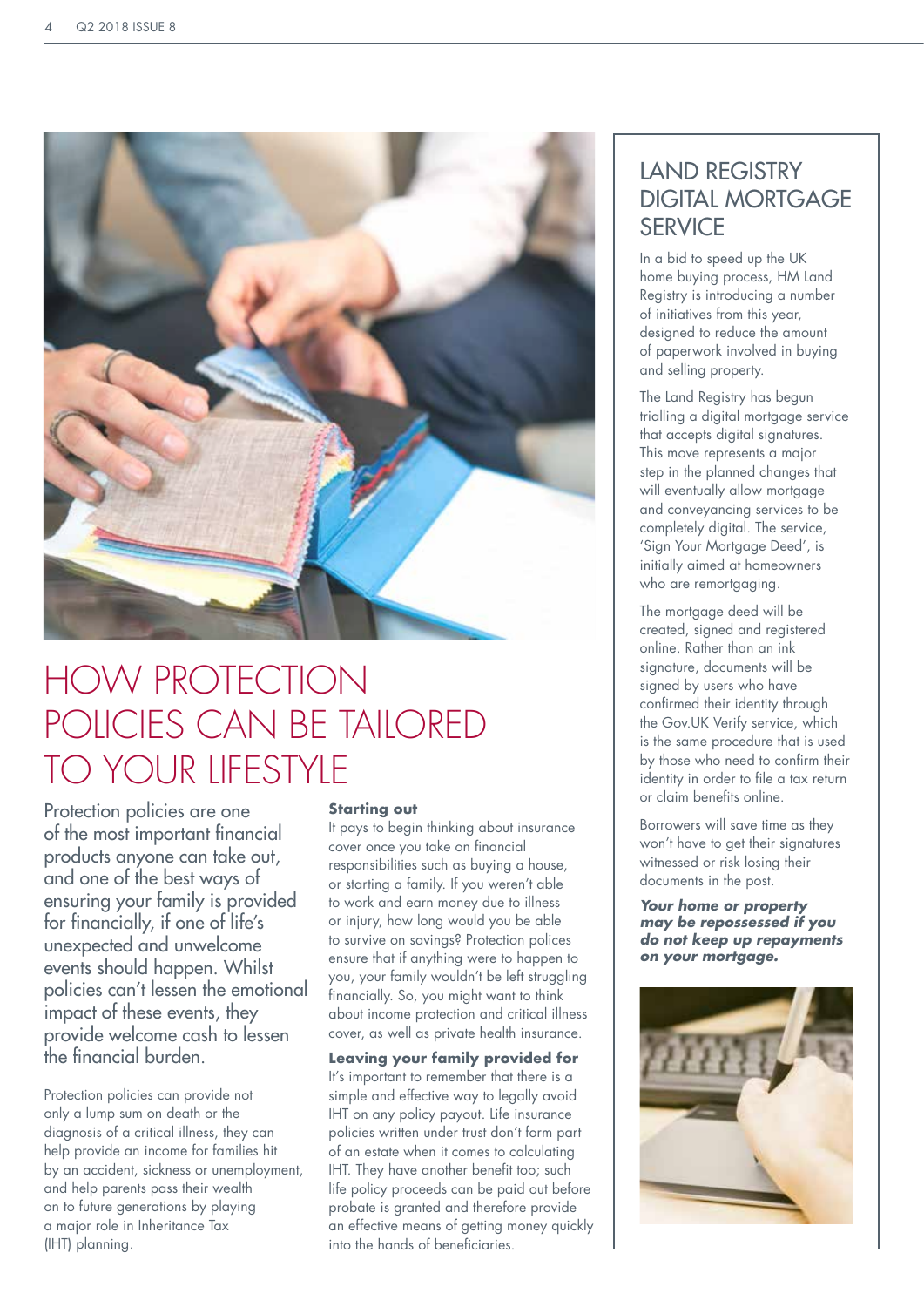### RETIRED HOMEOWNERS' WEALTH TOPS £1TN

Since 2010, retired owners have seen their property wealth increase by  $41\%$ <sup>1</sup>. This equates to £68,500 per homeowner over 65.

#### **Equity release on the rise**

For many people, property represents their largest asset and has a major part to play in their retirement funding. Older people sometimes find themselves living on low incomes whilst living in valuable properties. Downsizing to a smaller property might be the answer for some, but moving home can be a stressful and costly process, and there's a widespread shortage of suitable retirement properties available. That's why equity release, accessing the wealth tied up in a property, has proved popular over the last few years.

You can use the cash released for any purpose you choose. Bolstering pension income, home improvements, making cash gifts to the family, repaying debts, and extended holidays are all uses to which the cash is commonly put.



#### **Advice is essential**

If you are considering equity release you will need to take financial advice on which equity release scheme is right for your needs. Lenders may also require you to seek specialist legal advice before you proceed.

Whilst equity release can represent a tax-free way of accessing some of the equity tied up in your property, it also has implications for your estate and your heirs, so it makes sense to discuss matters with your family. If you're thinking of releasing cash from your home, do get in touch.

<sup>1</sup> Key Retirement, Oct 2017

*Your home or property may be repossessed if you do not keep up repayments on your mortgage.*

*Think carefully before securing other debts against your home. Equity released from your home will be secured against it.*



### HOW TO CLAIM FOR STORM DAMAGE

Many climate experts believe we're likely to experience extremes of weather as a result of global warming. Most household policies cover both flood and storm damage, and can provide emergency accommodation if you need to move out of your home. Damage to the building will be covered by your home insurance provider, while damage to your possessions will be covered by your contents provider, though in many instances your policy will cover both.

If your property is affected, insurers advise that you should contact them as soon as possible, and most have a 24 hour emergency helpline to provide advice and can arrange for major damage to be inspected as soon as possible. Taking photographs or videos will help support your claim.

Don't arrange to have any repair work done without getting the go-ahead from your insurer; if you do, they may not cover the costs you incur. If the damage is severe, insurance companies will often appoint a loss adjuster to assess the damage and liaise with you over the repair work.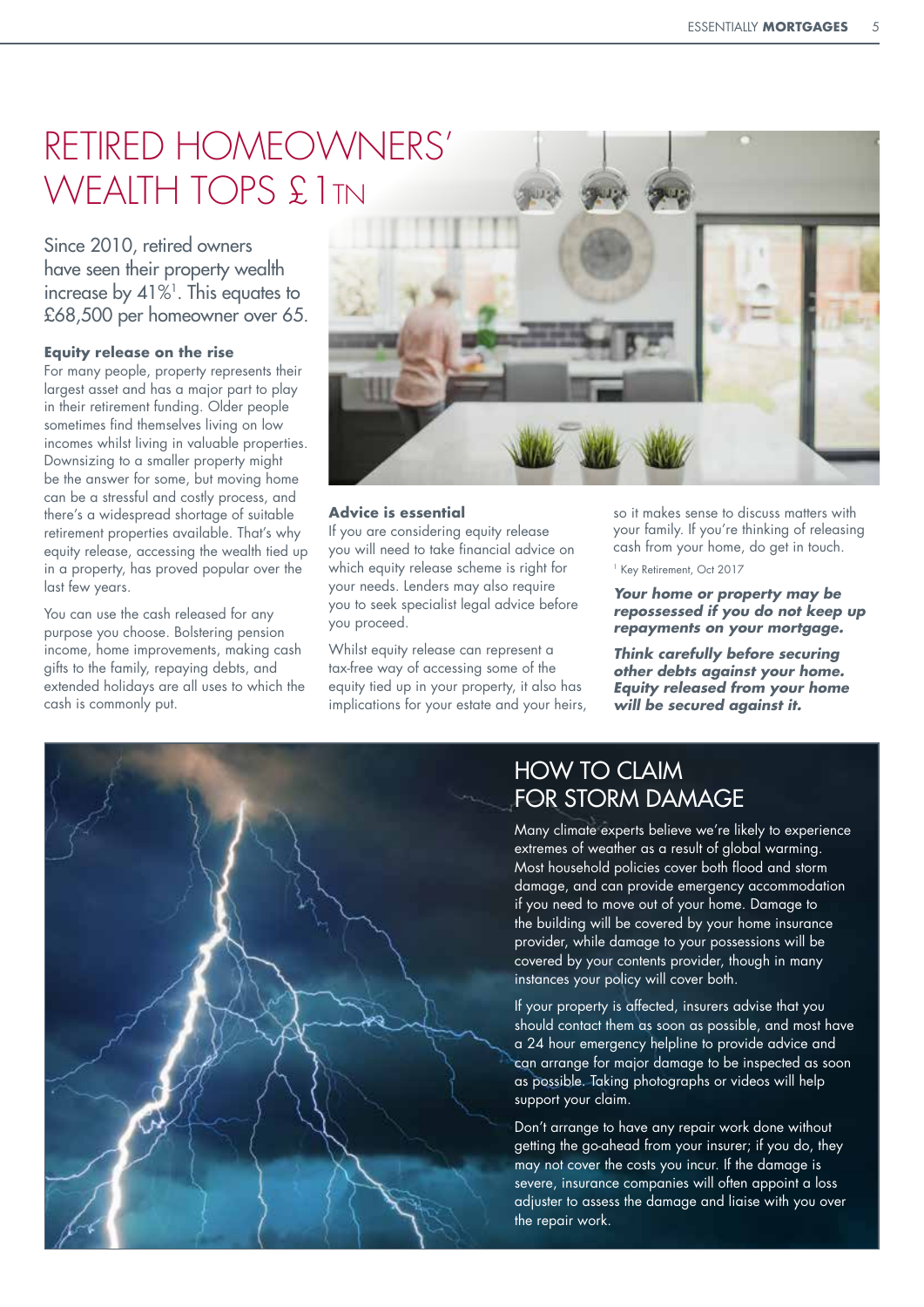## LIFE INSURANCE IN A NUTSHELL – WHAT YOU NEED TO KNOW

In simple terms, life insurance is a legal contract between an insurance policyholder and an insurance company. The insurer promises to pay a named beneficiary a sum of money on the death of the insured person, in return for a (usually monthly) payment called the premium.

#### **Choosing the length of cover you need**

Many people buy life insurance to protect their families from having to deal with financial burdens if they were to die prematurely. Policies can be for a fixed period, referred to as term insurance, or for the rest of your life, when it's called whole-of-life cover.



#### **Types of policy available**

There are three main types of policies that are often recommended. With level term life insurance, the cover remains constant throughout the term of the policy. With decreasing term insurance, the level of cover gradually reduces in line with the outstanding amount of your mortgage. The third type, whole-of-life, doesn't normally have an end date, so premiums are paid until you die, at which point the policy pays out (sometimes premiums end at a certain age, say 80, but cover continues until your death).

If you want to cover your mortgage – which may typically last 25 years – or provide a safety net for your family while they are growing up, then term insurance is usually more appropriate as it can be tailored to suit your needs and time horizon. If you want to leave money to your family beyond a fixed period, a whole-of-life-policy could be right for your needs. We can offer you all the advice you need to make the right choice, so do get in touch.

*Your home or property may be repossessed if you do not keep up repayments on your mortgage.*



### LOAN-TO-VALUE RATIO – WHAT DOES THIS MEAN FOR ME?

If you are thinking about a mortgage, the loan-to-value ratio, the LTV, is an important factor that lenders will consider when reviewing your mortgage application and deciding whether to grant you a loan or not. It will influence the interest rate you are likely to be charged and relates to the size of the mortgage you need in relation to the value of the property you're buying.

For example, if you want to buy a property worth £300,000, and you have £60,000 put aside to use as a deposit, you'll need a loan of £240,000 in order to complete your purchase. This means that your loan-tovalue ratio will be 80%, as £240,000 represents 80% of £300,000.

As you'd expect, the higher the ratio, the riskier it is for the lender offering the mortgage, and hence the interest rate charged on your mortgage is likely to be higher to reflect this fact. Conversely, low LTV ratios represent less of a risk, and are therefore likely to attract lower interest rates.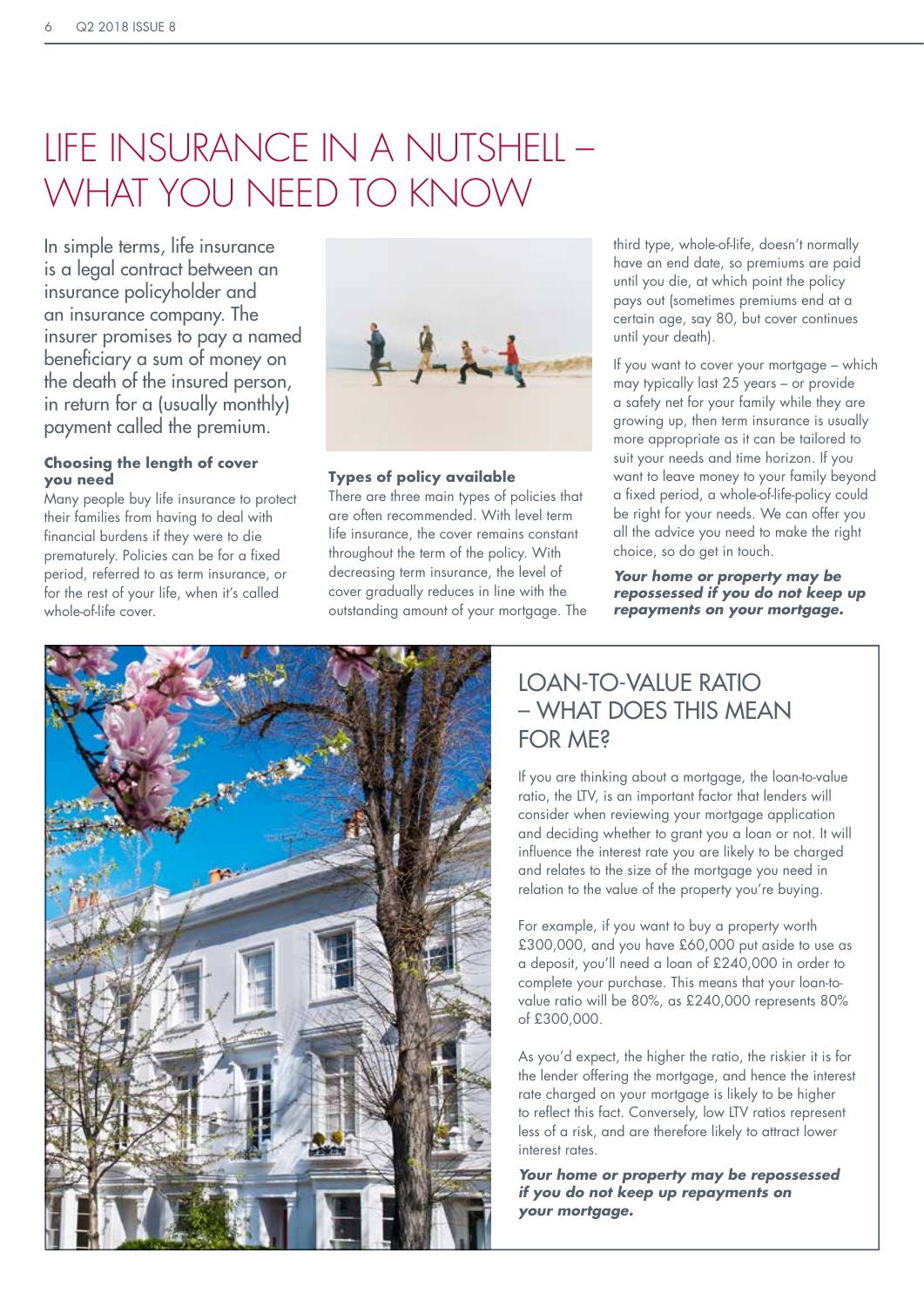

## HOUSE PRICES – WHERE ARE WE NOW?

After many years of rising prices, the UK housing market is showing signs of a slowdown.

Figures from the Halifax House Price Index1, show that transaction levels have fallen and mortgage approvals are down. Halifax Managing Director, Russell Galley, commented: *"House prices continue to remain broadly flat, as they have since the end of last year. The annual rate of growth has slowed from 2.2% in January to 1.8% in February, the lowest rate of growth since March 2013".*

Experts predict that housing market performance in the months ahead is likely to be heavily influenced by events unfolding in the wider economy. UK economic growth is predicted to be modest, and the Bank of England has hinted that further rate rises could be in the pipeline, all of which is likely to put additional financial pressure on borrowers, limiting the amount they can afford to spend on housing. Then there's uncertainty over Brexit, with the likely outcome of negotiations proving hard for anyone to gauge at present.

However, with employment levels remaining high and mortgage rates low by historic standards, any slowdown in price growth is expected to be relatively gentle. The UK's chronic housing shortage is likely to shore

up prices for some time to come, and none of the major mortgage lenders is currently expecting prices to stage a major decline.

#### **Landlords playing a pivotal role**

Over the last few years, the UK housing market has seen the growing phenomenon of the professional buy-to-let landlord. Now, feeling the effects of the implementation of new tax rules on mortgage interest tax relief and the additional rate of stamp duty on second or buy-to-let homes, buy-to-let landlords may not in future be as numerous as they once were.

According to figures from estate agents Countrywide2, in 2015, landlords bought 16.3% of homes sold in the UK. Last year, the figure was down to 12.5%. If interest rates rise further during 2018, then landlords will have to decide whether it's financially viable for them to continue to own properties that are bringing in diminishing returns, and some may decide to sell up, releasing much-needed homes back onto the market.

In the past few years, first-time buyers have often found themselves in competition with buy-to-let landlords for the same entry-level properties. However, the big question will then be whether already financially squeezed first-time buyers are in a position to buy them.

1 Halifax House Price Index, Mar 2018

2 Countrywide Monthly Lettings Index, Jan 2018

**EXPERTS PREDICT THAT HOUSING MARKET PERFORMANCE IN THE MONTHS AHEAD IS LIKELY TO BE HEAVILY INFLUENCED BY EVENTS UNFOLDING IN THE WIDER ECONOMY. UK ECONOMIC GROWTH IS PREDICTED TO BE MODEST, AND THE BANK OF ENGLAND HAS HINTED THAT FURTHER RATE RISES COULD BE IN THE PIPELINE, ALL OF WHICH IS LIKELY TO PUT ADDITIONAL FINANCIAL PRESSURE ON BORROWERS, LIMITING THE AMOUNT THEY CAN AFFORD TO SPEND ON HOUSING**